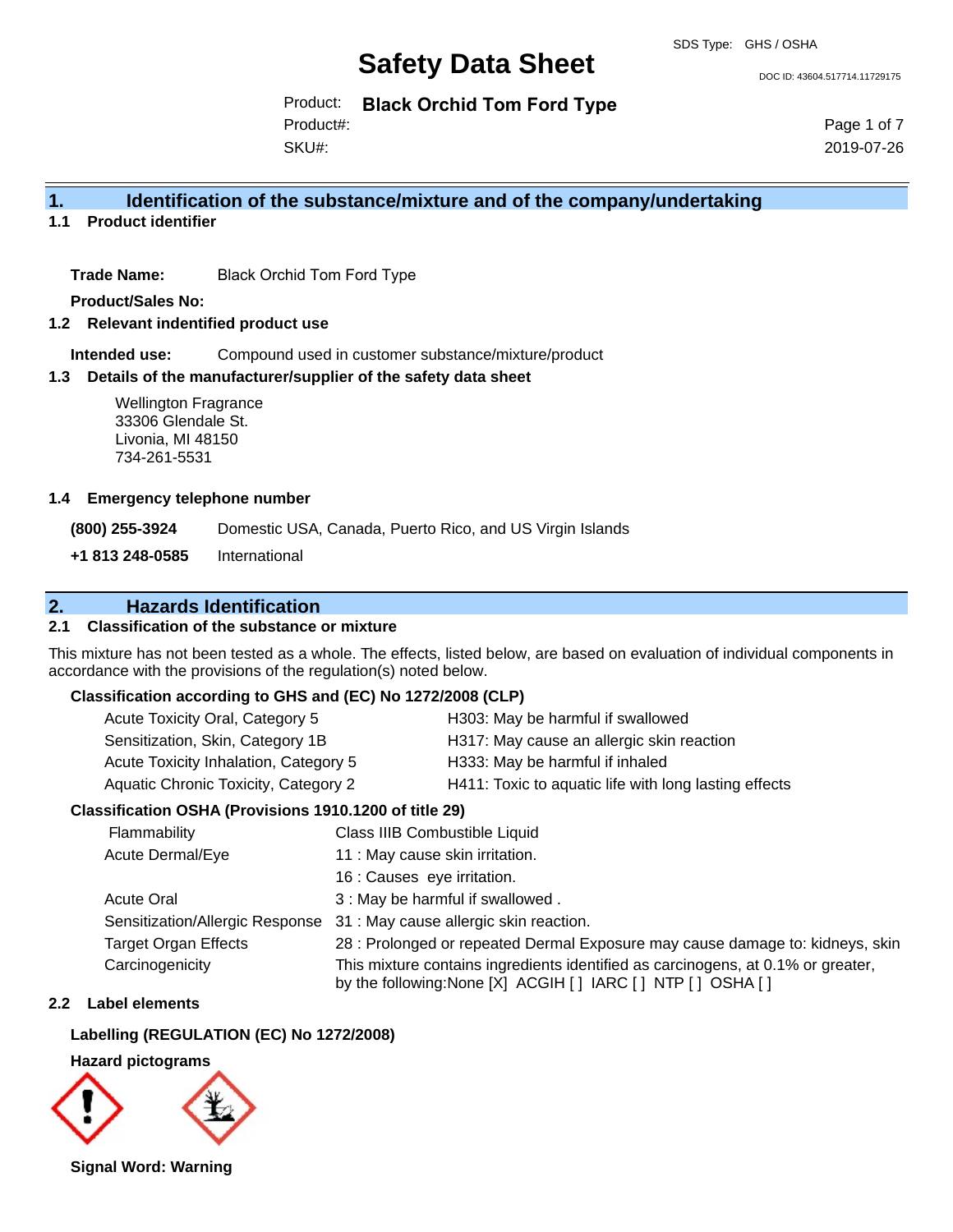DOC ID: 43604.517714.11729175

Product: **Black Orchid Tom Ford Type** SKU#: Product#:

Page 2 of 7 2019-07-26

| <b>Hazard statments</b>         |                                                                         |
|---------------------------------|-------------------------------------------------------------------------|
| H303                            | May be harmful if swallowed                                             |
| H317                            | May cause an allergic skin reaction                                     |
| H333                            | May be harmful if inhaled                                               |
| H411                            | Toxic to aquatic life with long lasting effects                         |
| <b>Precautionary Statements</b> |                                                                         |
| <b>Prevention:</b>              |                                                                         |
| P272                            | Contaminated work clothing should not be allowed out of the workplace   |
| P273                            | Avoid release to the environment                                        |
| Response:                       |                                                                         |
| $P302 + P352$                   | IF ON SKIN: Wash with soap and water                                    |
| $P304 + P312$                   | IF INHALED: Call a POISON CENTER or doctor/physician if you feel unwell |
| P312                            | Call a POISON CENTER or doctor/physician if you feel unwell             |
| $P333 + P313$                   | If skin irritation or a rash occurs: Get medical advice/attention       |
| P363                            | Wash contaminated clothing before reuse                                 |
| P391                            | <b>Collect Spillage</b>                                                 |

#### **2.3 Other Hazards**

**no data available**

## **3. Composition/Information on Ingredients**

### **3.1 Mixtures**

This product is a complex mixture of ingredients, which contains among others the following substance(s), presenting a health or environmental hazard within the meaning of the UN Globally Harmonized System of Classification and Labeling of Chemicals (GHS):

| CAS#<br>Ingredient     | EC#                                                        | Conc.<br>Range | <b>GHS Classification</b>    | <b>OSHA Classification</b> |
|------------------------|------------------------------------------------------------|----------------|------------------------------|----------------------------|
| 120-51-4               | 204-402-9                                                  | $2 - 5%$       | H302; H313; H400; H411       | 28, 3                      |
| <b>Benzyl Benzoate</b> |                                                            |                |                              |                            |
| 54464-57-2             | 259-174-3                                                  | $2 - 5%$       | H315; H317; H400; H410       | 11, 31                     |
|                        | Tetramethyl Acetyloctahydronaphthalenes                    |                |                              |                            |
| $105 - 95 - 3$         | 203-347-8                                                  | $2 - 5%$       | H401                         | 11, 15                     |
|                        | Ethylene brassylate                                        |                |                              |                            |
| $101 - 86 - 0$         | 202-983-3                                                  | $1 - 2%$       | H303; H316; H317; H400; H411 | 11, 15                     |
|                        | Hexyl cinnamaldehyde                                       |                |                              |                            |
| $121 - 33 - 5$         | 204-465-2                                                  | $1 - 2 \%$     | H303; H319                   | 31                         |
| Vanillin               |                                                            |                |                              |                            |
| 28219-61-6             | 248-908-8                                                  | $1 - 2%$       | H319; H401; H411             | 11, 15, 31                 |
|                        | Ethyl trimethylcyclopentene butenol                        |                |                              |                            |
|                        | Can Continue 40 feet full tout of CUC plannification pages |                |                              |                            |

See Section 16 for full text of GHS classification codes

Total Hydrocarbon Content (%  $w/w$ ) = 0.75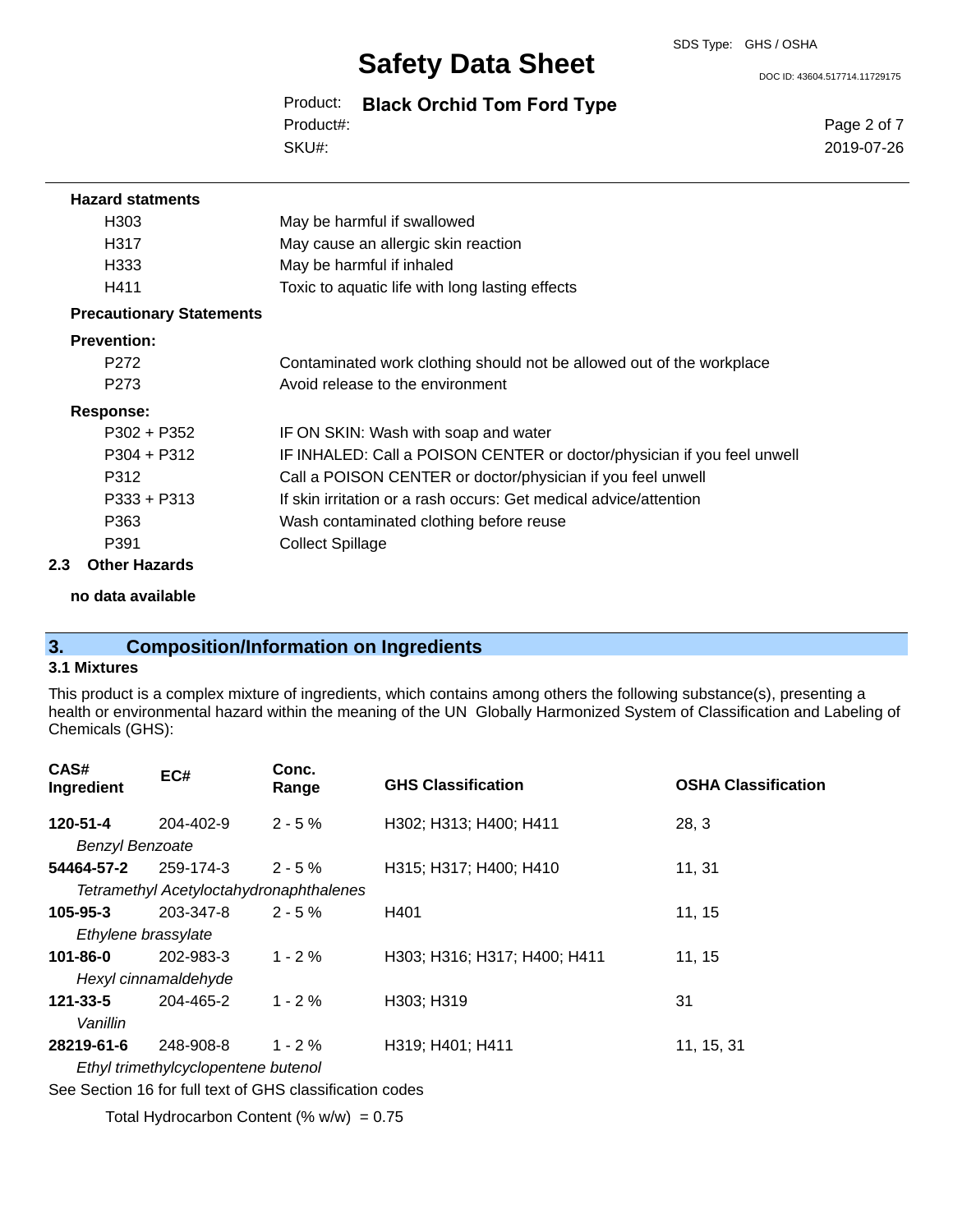#### SDS Type: GHS / OSHA

## **Safety Data Sheet**

DOC ID: 43604.517714.11729175

|           | Product: Black Orchid Tom Ford Type |  |
|-----------|-------------------------------------|--|
| Product#: |                                     |  |

SKU#:

Page 3 of 7 2019-07-26

| 4.  | <b>First Aid Measures</b>                                                  |                                                                                                               |  |
|-----|----------------------------------------------------------------------------|---------------------------------------------------------------------------------------------------------------|--|
| 4.1 | <b>Description of first aid measures</b>                                   |                                                                                                               |  |
|     | Inhalation:                                                                | Remove from exposure site to fresh air and keep at rest.<br>Obtain medical advice.                            |  |
|     | <b>Eye Exposure:</b>                                                       | Flush immediately with water for at least 15 minutes.<br>Contact physician if symptoms persist.               |  |
|     | <b>Skin Exposure:</b>                                                      | Remove contaminated clothes. Wash thoroughly with water (and soap).<br>Contact physician if symptoms persist. |  |
|     | Ingestion:                                                                 | Rinse mouth with water and obtain medical advice.                                                             |  |
| 4.2 | Most important symptoms and effects, both acute and delayed                |                                                                                                               |  |
|     | <b>Symptoms:</b>                                                           | no data available                                                                                             |  |
|     | Risks:                                                                     | Refer to Section 2.2 "Hazard Statements"                                                                      |  |
| 4.3 | Indication of any immediate medical attention and special treatment needed |                                                                                                               |  |
|     | Treatment:                                                                 | Refer to Section 2.2 "Response"                                                                               |  |
|     |                                                                            |                                                                                                               |  |
| 5.  | <b>Fire-Fighting measures</b>                                              |                                                                                                               |  |
| 5.1 | <b>Extinguishing media</b>                                                 |                                                                                                               |  |
|     | Suitable:                                                                  | Carbon dioxide (CO2), Dry chemical, Foam                                                                      |  |
|     | <b>Unsuitable</b>                                                          | Do not use a direct water jet on burning material                                                             |  |
|     | 5.2 Special hazards arising from the substance or mixture                  |                                                                                                               |  |
|     | During fire fighting:                                                      | Water may be ineffective                                                                                      |  |
| 5.3 | <b>Advice for firefighters</b>                                             |                                                                                                               |  |
|     | <b>Further information:</b>                                                | Standard procedure for chemical fires                                                                         |  |

### **6. Accidental Release Measures**

**6.1 Personal precautions, protective equipment and emergency procedures**

Avoid inhalation and contact with skin and eyes. A self-contained breathing apparatus is recommended in case of a major spill.

#### **6.2 Environmental precautions**

Keep away from drains, soil, and surface and groundwater.

#### **6.3 Methods and materials for containment and cleaning up**

Clean up spillage promptly. Remove ignition sources. Provide adequate ventilation. Avoid excessive inhalation of vapors. Gross spillages should be contained by use of sand or inert powder and disposed of according to the local regulations.

#### **6.4 Reference to other sections**

Not Applicable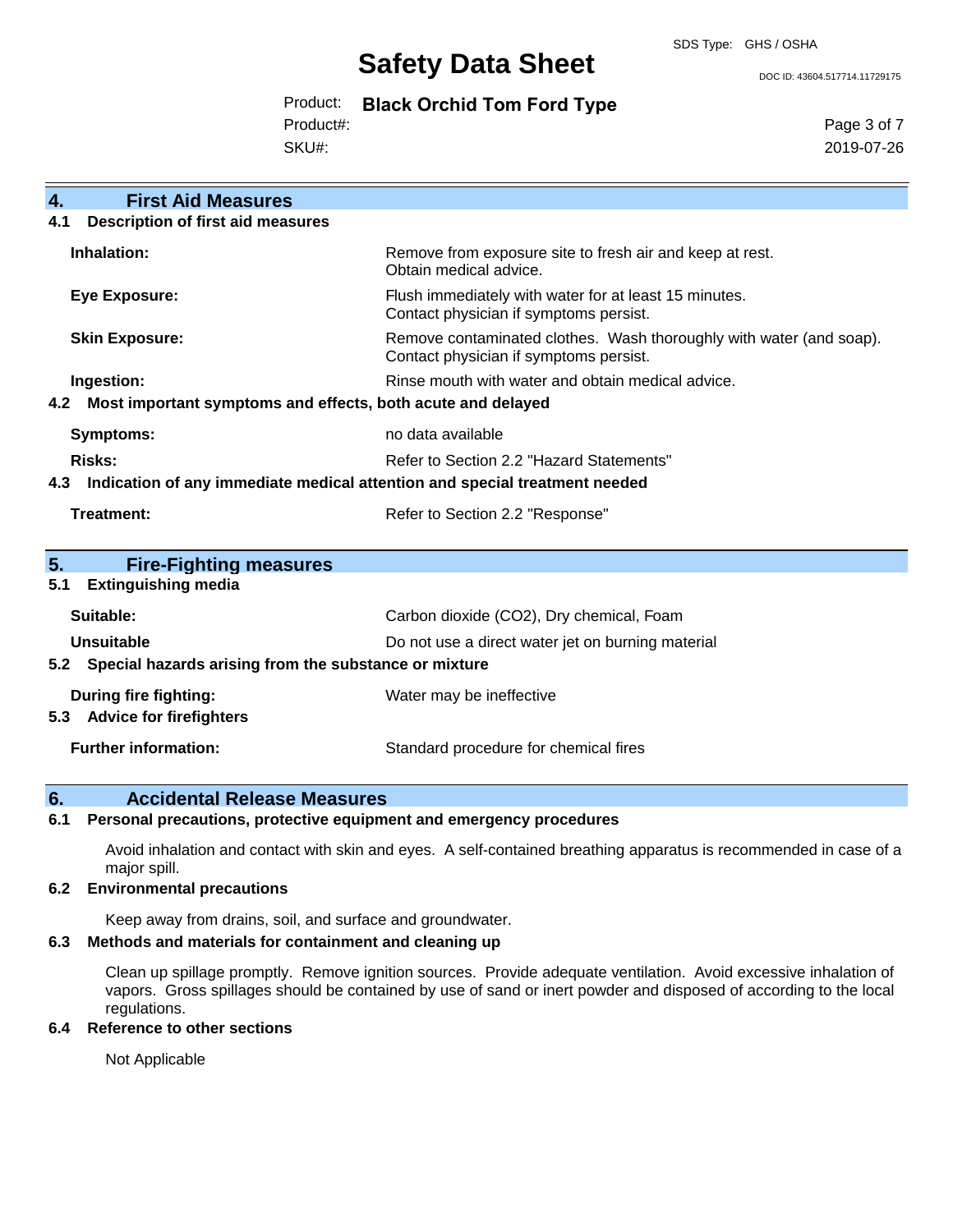DOC ID: 43604.517714.11729175

Product: **Black Orchid Tom Ford Type** Product#:

SKU#:

Page 4 of 7 2019-07-26

## **7. Handling and Storage**

#### **7.1 Precautions for safe handling**

Apply according to good manufacturing and industrial hygiene practices with proper ventilation. Do not drink, eat or smoke while handling. Respect good personal hygiene.

#### **7.2 Conditions for safe storage, including any incompatibilities**

Store in a cool, dry and ventilated area away from heat sources and protected from light in tightly closed original container. Avoid plastic and uncoated metal container. Keep air contact to a minimum.

#### **7.3 Specific end uses**

No information available

#### **8. Exposure Controls/Personal Protection**

**8.1 Control parameters**

| <b>Exposure Limits:</b>                                                               | Contains no substances with occupational exposure limit values                                                                           |
|---------------------------------------------------------------------------------------|------------------------------------------------------------------------------------------------------------------------------------------|
| <b>Engineering Controls:</b><br>8.2 Exposure controls - Personal protective equipment | Use local exhaust as needed.                                                                                                             |
| Eye protection:                                                                       | Tightly sealed goggles, face shield, or safety glasses with brow guards and side shields, etc.<br>as may be appropriate for the exposure |
| <b>Respiratory protection:</b>                                                        | Avoid excessive inhalation of concentrated vapors. Apply local ventilation where appropriate.                                            |
| <b>Skin protection:</b>                                                               | Avoid Skin contact. Use chemically resistant gloves as needed.                                                                           |

#### **9. Physical and Chemical Properties**

#### **9.1 Information on basic physical and chemical properties**

| Appearance:                  | Liquid               |
|------------------------------|----------------------|
| Odor:                        | Conforms to Standard |
| Color:                       | Yellow Tint (G1)     |
| <b>Viscosity:</b>            | Liquid               |
| <b>Freezing Point:</b>       | Not determined       |
| <b>Boiling Point:</b>        | Not determined       |
| <b>Melting Point:</b>        | Not determined       |
| <b>Flashpoint (CCCFP):</b>   | >200 F (93.33 C)     |
| <b>Auto flammability:</b>    | Not determined       |
| <b>Explosive Properties:</b> | None Expected        |
| <b>Oxidizing properties:</b> | None Expected        |
| Vapor Pressure (mmHg@20 C):  | 0.0164               |
| %VOC:                        | 1.3568               |
| Specific Gravity @ 25 C:     | 0.9390               |
| Density @ 25 C:              | 0.9360               |
| Refractive Index @ 20 C:     | 1.4580               |
| Soluble in:                  | Oil                  |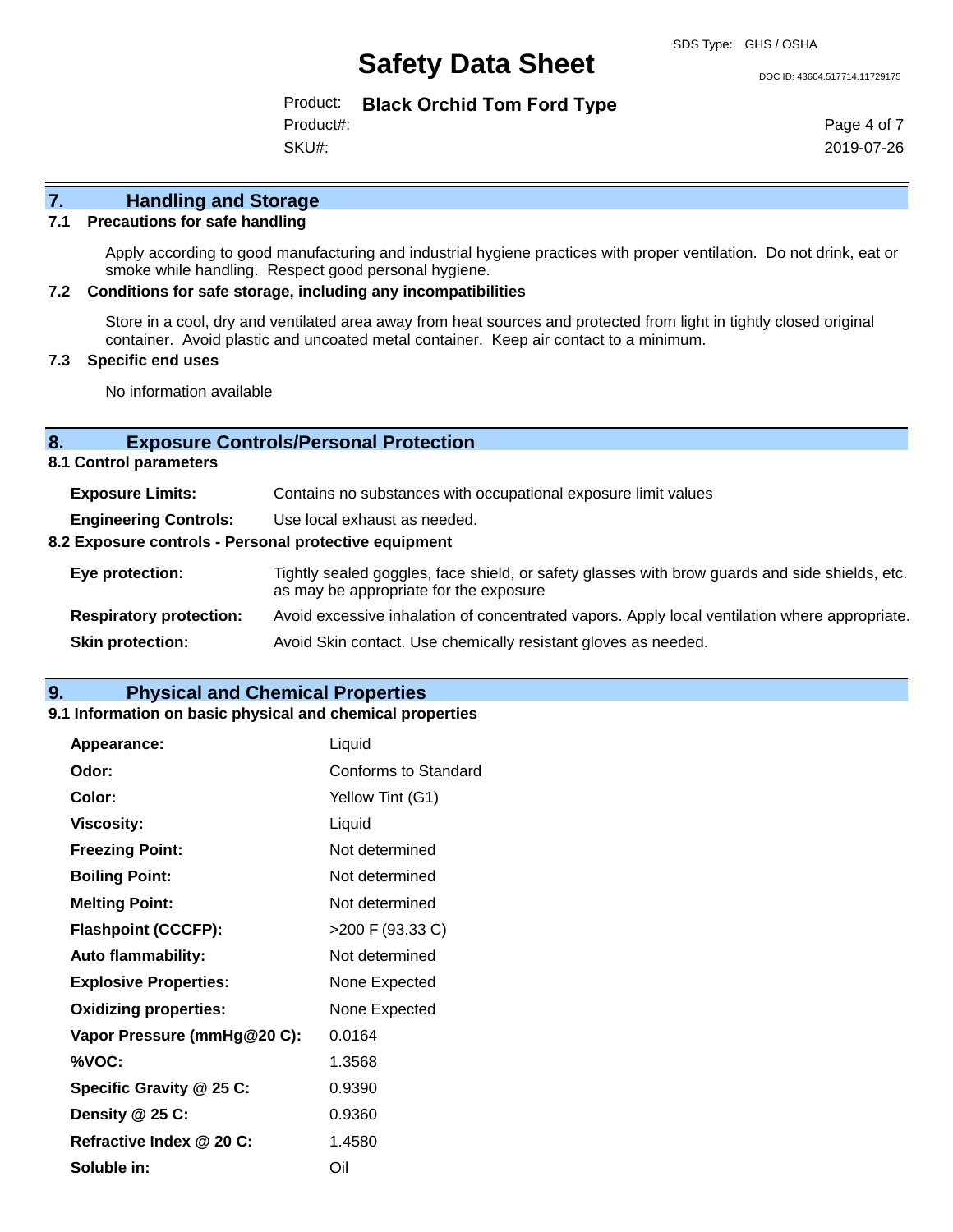DOC ID: 43604.517714.11729175

Product: **Black Orchid Tom Ford Type** SKU#: Product#:

Page 5 of 7 2019-07-26

## **10. Stability and Reactivity**

| 10.1 Reactivity                         | None                                               |
|-----------------------------------------|----------------------------------------------------|
| <b>10.2 Chemical stability</b>          | Stable                                             |
| 10.3 Possibility of hazardous reactions | None known                                         |
| <b>10.4 Conditions to avoid</b>         | None known                                         |
| 10.5 Incompatible materials             | Strong oxidizing agents, strong acids, and alkalis |
| 10.6 Hazardous decomposition products   | None known                                         |

## **11. Toxicological Information**

### **11.1 Toxicological Effects**

Acute Toxicity Estimates (ATEs) based on the individual Ingredient Toxicity Data utilizing the "Additivity Formula"

| Acute toxicity - Oral - (Rat) mg/kg                | (LD50: 4,789.75) May be harmful if swallowed                                 |
|----------------------------------------------------|------------------------------------------------------------------------------|
| Acute toxicity - Dermal - (Rabbit) mg/kg           | (LD50: 6,873.87) Not classified - the classification criteria are<br>not met |
| Acute toxicity - Inhalation - (Rat) mg/L/4hr       | (LC50: 210.28) May be harmful if inhaled                                     |
| <b>Skin corrosion / irritation</b>                 | Not classified - the classification criteria are not met                     |
| Serious eye damage / irritation                    | Not classified - the classification criteria are not met                     |
| <b>Respiratory sensitization</b>                   | Not classified - the classification criteria are not met                     |
| <b>Skin sensitization</b>                          | May cause an allergic skin reaction                                          |
| <b>Germ cell mutagenicity</b>                      | Not classified - the classification criteria are not met                     |
| Carcinogenicity                                    | Not classified - the classification criteria are not met                     |
| <b>Reproductive toxicity</b>                       | Not classified - the classification criteria are not met                     |
| Specific target organ toxicity - single exposure   | Not classified - the classification criteria are not met                     |
| Specific target organ toxicity - repeated exposure | Not classified - the classification criteria are not met                     |
| <b>Aspiration hazard</b>                           | Not classified - the classification criteria are not met                     |

## **12. Ecological Information**

| Not classified - the classification criteria are not met |
|----------------------------------------------------------|
| Toxic to aquatic life with long lasting effects          |
| no data available                                        |
| no data available                                        |
| no data available                                        |
| no data available                                        |
| no data available                                        |
| no data available                                        |
|                                                          |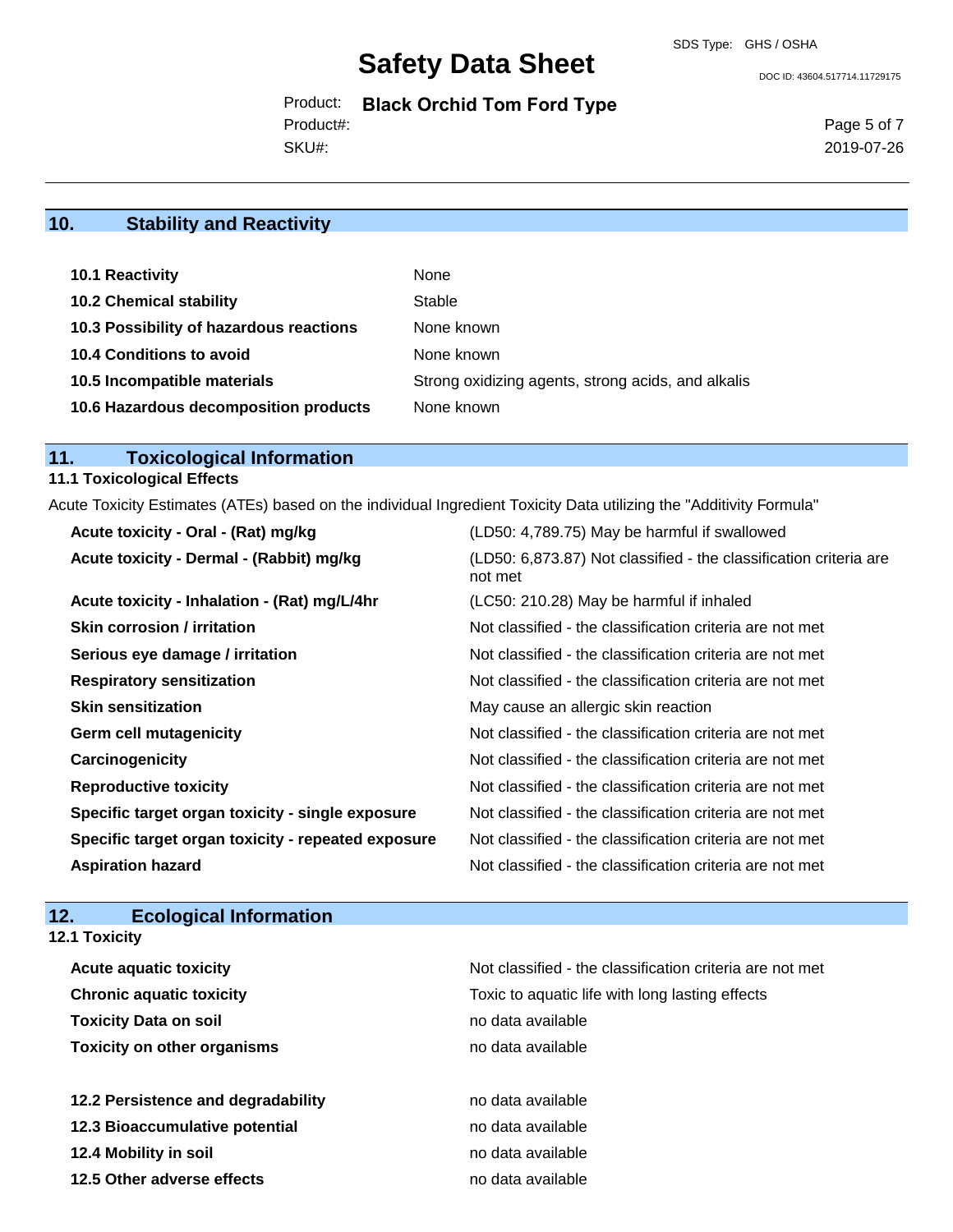DOC ID: 43604.517714.11729175

|           | Product: Black Orchid Tom Ford Type |  |
|-----------|-------------------------------------|--|
| Product#: |                                     |  |
| SKU#:     |                                     |  |

Page 6 of 7 2019-07-26

#### **13. Disposal Conditions**

#### **13.1 Waste treatment methods**

Do not allow product to reach sewage systems. Dispose of in accordance with all local and national regulations. Send to a licensed waste management company.The product should not be allowed to enter drains, water courses or the soil. Do not contaminate ponds, waterways or ditches with chemical or used container.

## **14. Transport Information**

| Regulator<br>U.S. DOT (Non-Bulk)                                 |            | <b>Class</b> | <b>Pack Group</b><br>Not Regulated - Not Dangerous Goods | <b>Sub Risk</b> | UN-nr.        |
|------------------------------------------------------------------|------------|--------------|----------------------------------------------------------|-----------------|---------------|
| Chemicals NOI                                                    |            |              |                                                          |                 |               |
| <b>ADR/RID (International Road/Rail)</b>                         |            |              |                                                          |                 |               |
| <b>Environmentally Hazardous</b><br>Liquid, n.o.s.               | Substance, | 9            | $\mathbf{III}$                                           |                 | <b>UN3082</b> |
| <b>IATA (Air Cargo)</b>                                          |            |              |                                                          |                 |               |
| <b>Environmentally Hazardous</b><br>Liquid, n.o.s.<br>IMDG (Sea) | Substance. | 9            | $\mathbf{III}$                                           |                 | <b>UN3082</b> |
| <b>Environmentally Hazardous</b><br>Liquid, n.o.s.               | Substance. | 9            | $\mathbf{III}$                                           |                 | <b>UN3082</b> |

## **15. Regulatory Information**

### **U.S. Federal Regulations:**

| <b>TSCA (Toxic Substance Control Act):</b><br>40 CFR(EPCRA, SARA, CERCLA and CAA)<br><b>U.S. State Regulations:</b> |           |                     | All components of the substance/mixture are listed or exempt<br>This product contains NO components of concern. |  |  |  |
|---------------------------------------------------------------------------------------------------------------------|-----------|---------------------|-----------------------------------------------------------------------------------------------------------------|--|--|--|
| <b>California Proposition 65 Warning</b>                                                                            |           |                     | This product contains the following components:                                                                 |  |  |  |
| $93 - 15 - 2$                                                                                                       | 202-223-0 | $\leq$ 2 ppm        | Methyl Eugenol (Natural Source)                                                                                 |  |  |  |
| 123-35-3(NF 204-622-5                                                                                               |           | $\epsilon$ = 76 ppm | beta-Myrcene (Natural Source)                                                                                   |  |  |  |
| <b>Canadian Regulations:</b>                                                                                        |           |                     |                                                                                                                 |  |  |  |
| <b>DSL / NDSL</b>                                                                                                   |           |                     | 100.65% of the components are listed or exempt. The following<br>components are NOT on the List:                |  |  |  |
| 67801-20-1                                                                                                          | 267-140-4 | $0.01 - 0.1\%$      | 3-Methyl-5-(2,2,3-trimethyl-3-cyclopenten-1-yl)pent-4-en-2-ol                                                   |  |  |  |
| 94201-73-7                                                                                                          | 303-662-1 | $\leq$ 2 ppm        | Tetrahydro-4-methyl-2-phenyl-2H-pyran                                                                           |  |  |  |
| 815580-59-7                                                                                                         | 453-570-1 | $\leq$ 4 ppm        | 3-Cyclohexene-1-carboxylic acid, 2,6,6-trimethyl-, methyl ester                                                 |  |  |  |

### **16. Other Information**

#### **GHS H-Statements referred to under section 3**

H302 : Harmful if swallowed **H313** : May be harmful in contact with skin H315 : Causes skin irritation et al. (a) H316 : Causes mild skin irritation H317 : May cause an allergic skin reaction H319 : Causes serious eye irritation